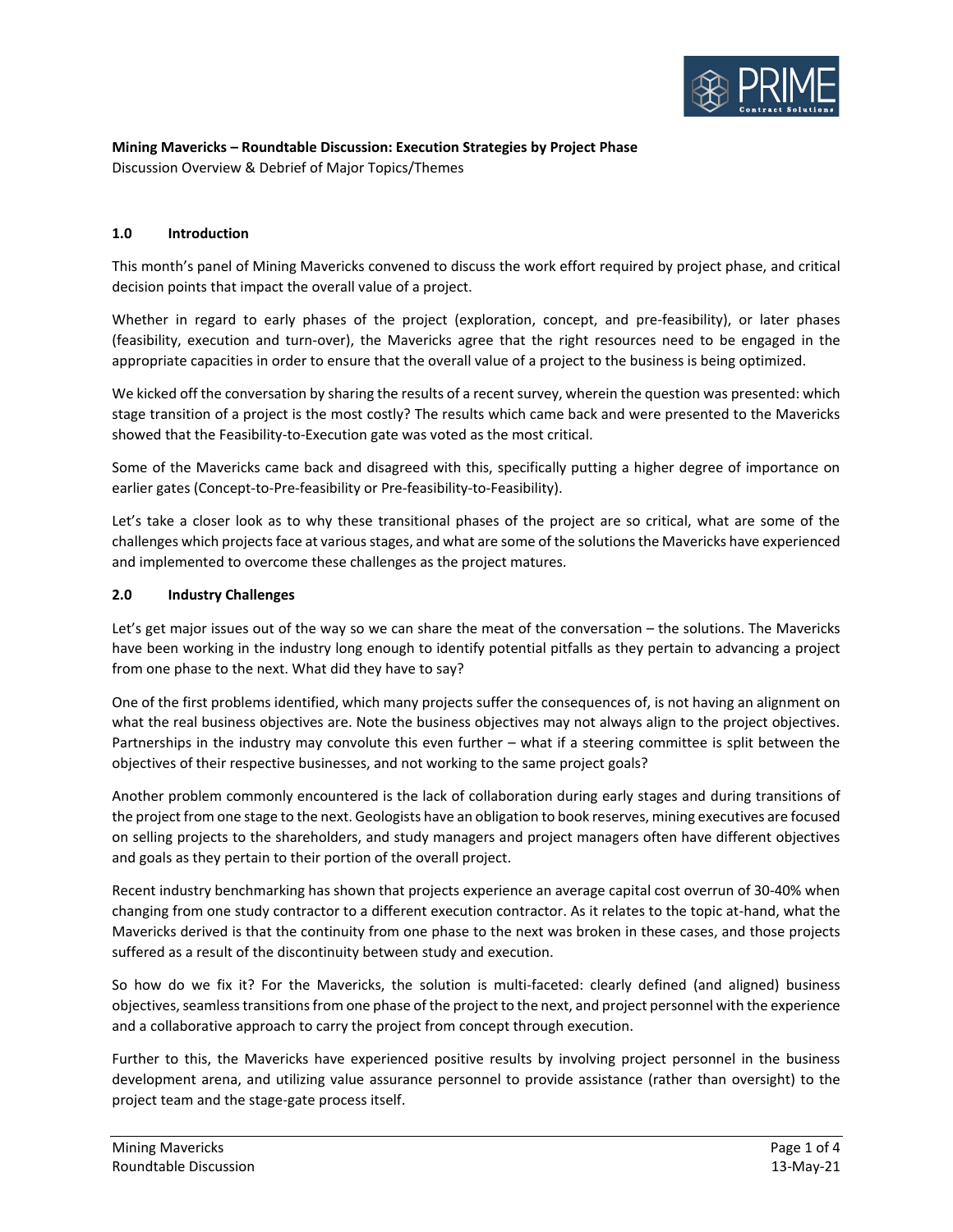

Easier said than done, right? ... Only with that attitude

# **3.0 Front-End Loading**

When considering the net asset value of a project, the Mavericks seemed to agree the earlier phases of the project are more impactful to the outcome, specifically targeting the transition from pre-feasibility to feasibility as critical to optimizing the scope and selecting the right options from a comprehensive scenario analysis.

To some of the Mavericks, the industry as a whole is getting worse at effectively front-end loading projects. To others, the solutions have already been identified and implemented to one varying degree or another, and the recipe for success is available for any business willing to re-create those results-based methods.

Some of the Mavericks believe that many projects are advanced in the industry, for one reason or another, when they should be eliminated from the business plan altogether. They also believe that the initial concepts established during pre-feasibility are rarely questioned as the engineering advances; projects are not recycled back through earlier stages and/or studies to verify all aspects of the project are aligning to the overall business objectives. Both of these problems commonly result from either decision makers not having all of the information necessary to properly assess the conditions, or decision makers having a narrow field of objective, which may or may not always be in-line with business and/or project objectives.

Both of these problems, it was discussed, can be averted by engaging a multi-functional and robust team during those early stages, so all aspects of the project (scenario analysis and option selection, business objective alignment, execution team inputs) can be harmonized, and the decision-making process complete.

Experienced personnel working together in a collaborative environment where each discipline's needs are being addressed through each phase of the project is the solution. Having execution personnel who understand study work, or study personnel who understand execution, is the gold standard.

One Maverick recalled the success of a specific project, and attributed much of that success to the early business decision to have key members of the execution team working hand-in-hand with the study team during early phases of the project, and the study manager continuing on for a good portion of the execution work.

By allowing this overlap (although committing significant resources from the business), the teams were able to collaborate end-to-end, ensure continuous alignment of business and project objectives, and carry over invaluable experience and expertise throughout all phases of the project.

When all core functions of the business have input to the project scope, schedule and budget, then the opportunity for flipping a "surprise" over the fence is eliminated.

One of the most critical components of a project is getting permits approved on-time and accurate to the single option being advanced for the project (assuming that single option selected represents the best value scenario for the project). If the scope is not well defined by cross-functional teams, if the wrong concepts are carried forward beyond case analysis, it becomes very challenging, costly, and time-consuming to change this once all the functions have been given an opportunity to weigh in (oftentimes after the applications have already been submitted).

In the experience of the Mavericks, it is far more valuable to engage qualified resources early, and allow for thoughtful collaboration and inputs from all disciplines rather than working in silos, or waiting until critical decisions are already written in stone (or on a permit) before bringing in those personnel responsible for implementation.

### **4.0 People, Collaboration, and Systems**

Framing project opportunities is critical. Selecting the right options for the scope is critical. Getting permits in place for the single option is critical. Each of these challenges are best overcome when qualified project personnel are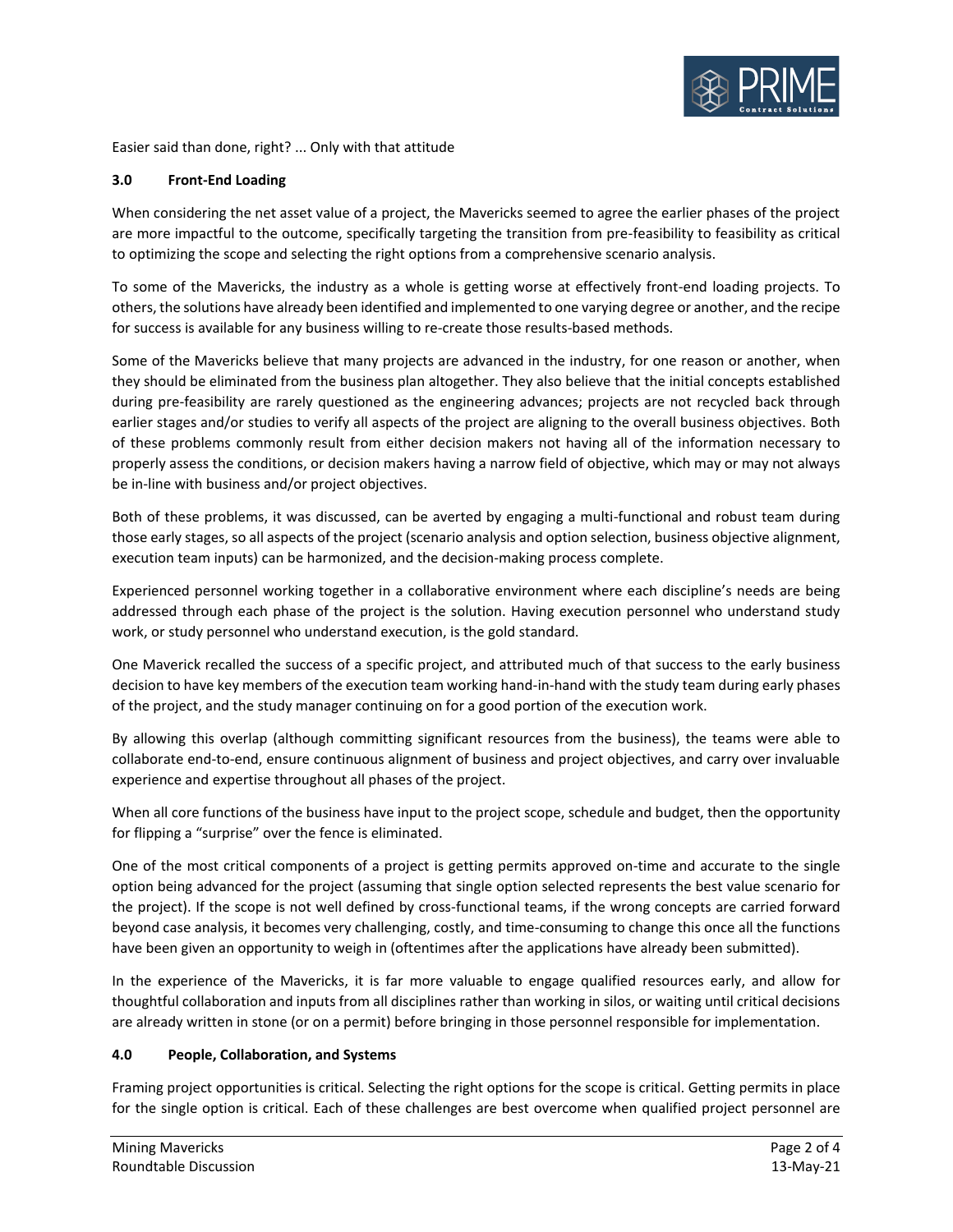

working in a collaborative environment to meet the same objectives as defined for the business and the project. Only then can the decision-making process to be robust and complete.

Two concepts promoted by the Mavericks, as mentioned briefly above, are to have a deliberate value assurance team acting as a resource to the project team, and involving key project personnel in business development functions, specifically the decision process to advance/not advance/recycle projects.

Dedicated value assurance teams can provide experience and expertise to the study team and the execution team. Perhaps of more value, they can provide invaluable assistance to project planning efforts, as well as ensuring continuity and knowledge transfer as a project advances from study to execution.

Maximizing the value for any project opportunity is challenging. Defining the scope of a project accurately and completely is challenging. Without the right resources collaborating during the front-end planning phases of the project, it is much easier to get this scoping component wrong than it is to get it right.

New technologies, the emphasis on environment and community, and an ever-changing global market are just a few variables that make project planning a dynamic exercise, one where no one individual could possibly have all the solutions and answers available without the contribution of a multi-discipline team at any given stage.

Throughout all of the conversations with the Mavericks, it is no longer a surprise to hear the emphasis placed on people, collaboration and systems. I don't recall a time when this focus was as highlighted and unanimous as when discussing project planning from one phase to the next, and value that can be lost by not doing so.

Without the inputs from all disciplines, it is difficult to make complete, fact-based decisions on whether or not to advance the project and, more importantly, how to advance it while planning for the next phase.

### **5.0 Execution Planning**

It is not disputed that project personnel are critical to the business when it comes to planning and executing capital projects. However, each business and each company utilize these resources in different capacities and at different phases. As stated, the Mavericks believe that project personnel should have a major role in business development, and cross-functional teams shall be engaged and aligned from initial concept right through to execution.

An example of effective planning was given of a project that spent three months during the pre-feasibility stage performing a detailed GAP analysis with both the owner and contractor personnel, while developing a detailed schedule and budget for the feasibility stage, before allowing that project to advance. The Mavericks seemed to agree that taking the time in this deliberate front-end effort, though causing a slow-down to kicking off the next phase, was the right thing to do to ensure that all options were considered and the right decisions were being made before advancing with a single scope. Additionally, all project participants had a thorough understanding of the scope from the day that it advanced to feasibility, and all ambiguity and lacking detail was eliminated to ensure the alignment of the key scope components going forward. They were on the same page, and they had a plan for the next phase which everybody not only understood, but also contributed and bought in to.

Another concept that the Mavericks seemed to like very well and have had great experience with is involving the execution manager (project manager / project director) heavily in the study phase, and carrying over study personnel (study manager or otherwise) into the execution phase.

The first advantage here, by involving the execution manager or execution team in the study phase, is that it allows those responsible for implementation to say whether or not the decisions made during front-end planning will work, and have input to optimize those critical decisions. This is the right time to do this, not at the onset of execution.